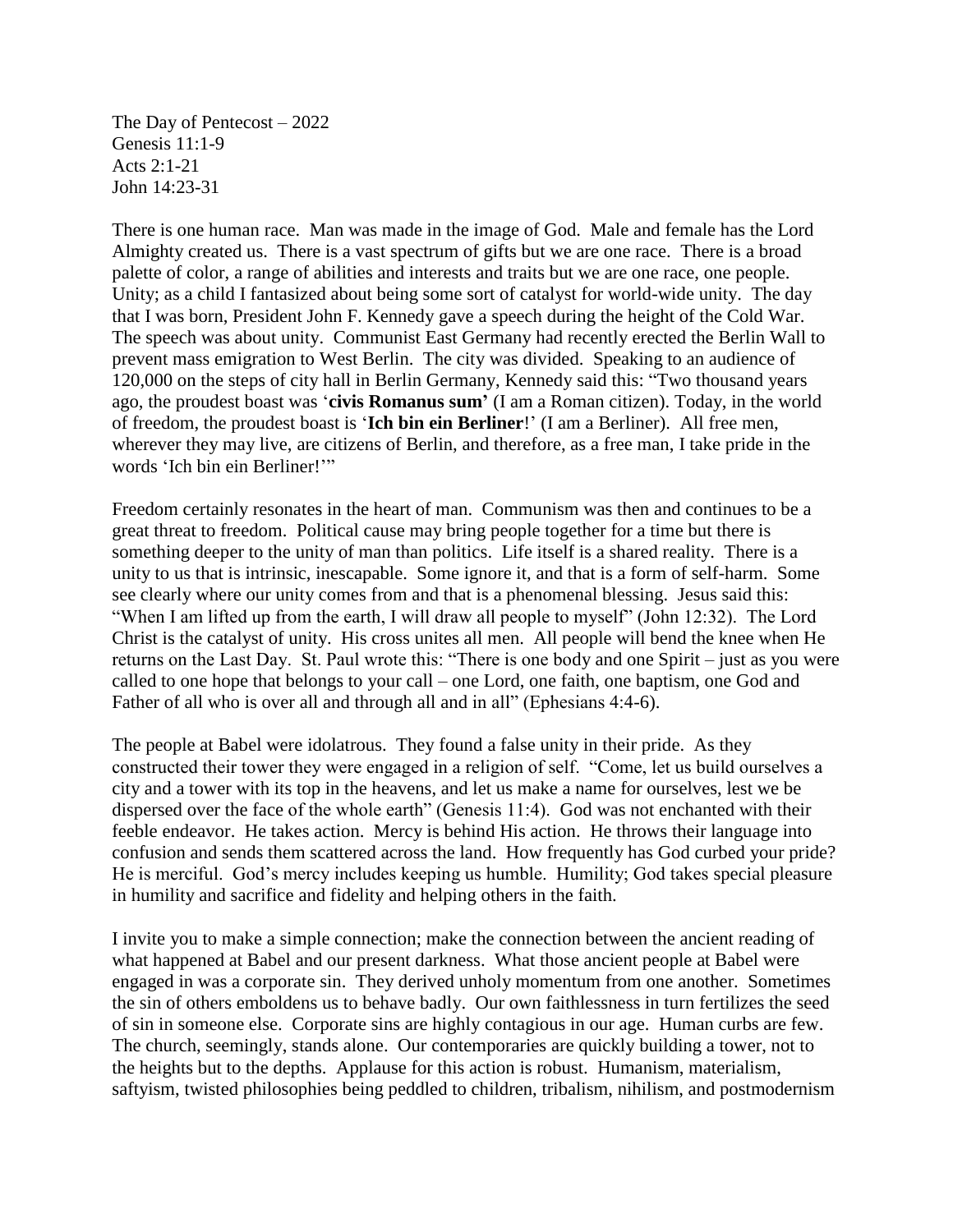– we are awash in ideas that are antithetical to Christianity. Satan, your adversary, the devil, is a roaring lion seeking someone to devour (1 Peter 5:8). We know which part of the pack the lion attacks – the weaker part. God is not enchanted by our culture's depravity, its faithless pursuit of self and rank emptiness and indoctrinating children in the same. What will our role in all this be? What does God desire of us?

Fifty days after Easter, a wind filled the entire house where the disciples had gathered. "Stay in the city until you are clothed with power from on high" (Luke 24:49). The Lord had promised; the Holy Spirit was going to be poured out. The rush of wind, the tongues of fire, and the reunification of language – it was Pentecost, the birth of the NT church. What was confused because of sin at Babel now was given Divine clarity. The Crucified Son of God is our tower of life. He reaches to the heavens with His righteousness. He delivers grace to the lowly sons of Adam, the lowly daughters of Eve. Easter is in full bloom on Pentecost. God's Spirit delivers the resurrected Life of God's Son and humanity is elevated to newfound heights.

People from all over the known world were in Jerusalem and all of them heard the richest Gospel ever spoken and they heard it from a motley band of Galileans – the Lord's disciples. They all heard it in their own language. Humanity is united in Christ. His blood makes the many into one; one kingdom; one church; one people. There is no lasting humanity apart from the risen Christ and He shares all that He is with us, with any and all. Pentecost; fifty days after Easter the Holy Spirit is poured out upon the infant church and the new era of Christianity is born. The Holy Spirit, who hovered over the waters on the first day of creation, the Holy Spirit, who overshadowed the Virgin Mary and was the catalyst for the incarnation of our Lord, the Spirit, with which the Lord was anointed when He was baptized, the Spirit, which Jesus gave up in death on the cross, Jesus now pours out that Holy Spirit to inaugurate His church. The Lord and Giver of Life comes with a mighty wind and breathes the breath of Easter into the assembly at Jerusalem.

Pentecost is our unity. Christ's blood is our unity. A holy cross and an empty tomb is our unity. The sacrament of our King's body and blood is our unity. We celebrate this day. Nine young Christians, full of grace, they take their place within our congregation as communicant members of Christ the King Lutheran Church. This is no empty ceremony; this is a divine action. God is at work to build His church. Fresh, idealistic, innocent, pure and faithful – God has strengthened us, humanly speaking, by the confirmation of these believers. We are not like the culture around us that worships youth, we simply recognize that God uses the young to strengthen the mature – and vice versa. Unity; there is one church and the Lord Christ is the force to bring us together as one. We who are many partake of one loaf; we drink from one cup. We are bonded to one another. We belong to Him. The proudest boast of man is "I am a Christian; I follow Christ." He is the One who humbled Himself unto death, even death upon a cross, that we might be strong, impervious to death, that we might never walk alone. We are united in this place. We share one Life.

What is our role in this world? What does God desire of us? Each of you will make your way, your own unique way, into the world as a vessel of light. God will lead you into your own station in life and you will manifest His goodness to those around you. You will fall. And God, through other Christians, will pick you up. This is your home. These are your brothers and